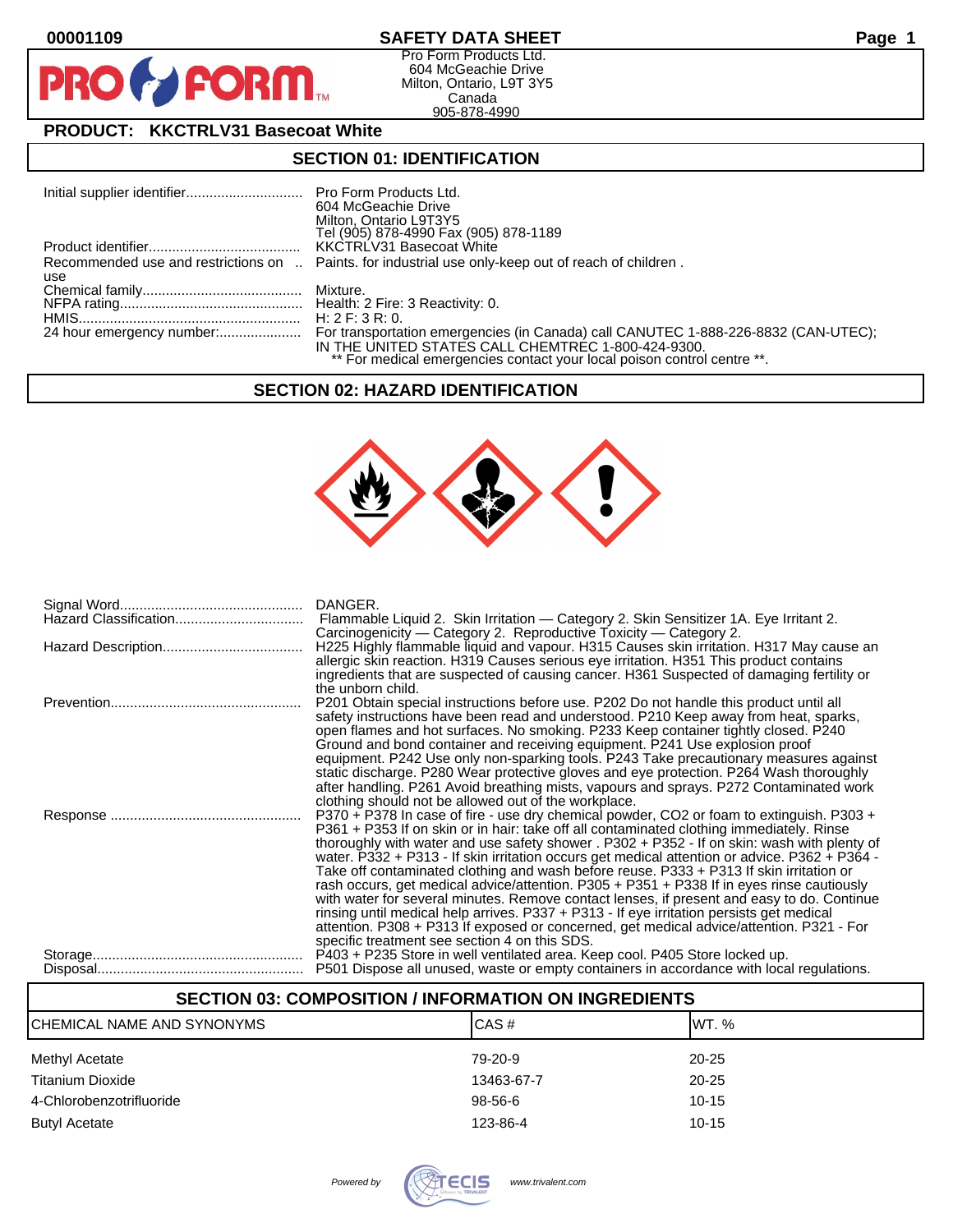# **SECTION 03: COMPOSITION / INFORMATION ON INGREDIENTS** Xylene 1330-20-7 1-2 Ethylbenzene 100-41-4 0.1-1 Bis (1,2,2,6,6- Pentamethyl-4- Piperidyl) Sebacate 41556-26-7 0.1-1

# **SECTION 04: FIRST-AID MEASURES**

| In case of contact, immediately flush eyes, keeping eyelids open, with plenty of water for at                                                                                                                                                                                                                               |
|-----------------------------------------------------------------------------------------------------------------------------------------------------------------------------------------------------------------------------------------------------------------------------------------------------------------------------|
| least 15 minutes. Get medical attention immediately.<br>Remove all contaminated clothing and immediately wash the exposed areas with copious<br>amounts of water for a minimum of 30 minutes or up to 60 minutes for critical body areas. If<br>irritation persists, seek medical attention. Wash clothing before reuse.    |
| If inhaled, remove to fresh air. If not breathing, give artificial respiration. If breathing is                                                                                                                                                                                                                             |
| difficult, give oxygen, obtain medical attention.<br>If ingestion is suspected, contact physician or poison control center immediately. Do not induce vomiting. If spontaneous vomiting occurs have victim lean forward with head down<br>to prevent aspiration of fluid into the lungs. Never give anything by mouth to an |
| unconscious person.<br>Treat victims symptomatically. In the event of an incident involving this product ensure that medical authorities are provided a copy of this safety data sheet.                                                                                                                                     |

#### **SECTION 05: FIRE-FIGHTING MEASURES**

| Suitable and unsuitable extinguishing<br>media                                                                                                                                          | "Alcohol" foam, CO2, dry chemical. Water spray. Do not use water in a jet.                                                                                                                                                                                                                                                                                                                                                                                                                                                                                             |
|-----------------------------------------------------------------------------------------------------------------------------------------------------------------------------------------|------------------------------------------------------------------------------------------------------------------------------------------------------------------------------------------------------------------------------------------------------------------------------------------------------------------------------------------------------------------------------------------------------------------------------------------------------------------------------------------------------------------------------------------------------------------------|
| Specific hazards arising from the<br>hazardous product, such as the nature of<br>any hazardous combustion products<br>Special protective equipment and<br>precautions for fire-fighters | Oxides of carbon (CO, CO2). Hydrogen chloride. hydrogen flouride. Hydrocarbon fumes<br>and smoke.                                                                                                                                                                                                                                                                                                                                                                                                                                                                      |
|                                                                                                                                                                                         | Firefighter should be equipped with self-contained breathing apparatus and full protective<br>clothing to protect against potentially toxic and irritating fumes. Cool fire-exposed<br>containers with cold water spray. Heat will cause pressure buildup and may cause<br>explosive rupture. Solvent vapours may be heavier than air and may build up and travel<br>along the ground to an ignition source, which may result in a flash back to the source of the<br>vapours. Keep run-off water from entering sewers and other waterways. Dike for water<br>control. |

#### **SECTION 06: ACCIDENTAL RELEASE MEASURES**

| Leak/spill. | Ventilate. Eliminate all sources of ignition. Contain the spill. Evacuate all non-essential<br>personnel. Avoid all personal contact. Absorb with earth, sand, or another dry inert<br>material. Shovel into suitable unsealed containers, transport to well-ventilated area<br>(outside) and treat with neutralizing solution: mixture of water (80%) with non-ionic<br>surfactant Tergitol TMN-10 (20%); or water (90%), concentrated ammonia (3-8%) and<br>detergent (2%). Spilled material and water rinses are classified as chemical waste, and<br>must be disposed of in accordance with current local, provincial, state, and federal<br>regulations. Prevent runoff into drains, sewers, and other waterways. |
|-------------|------------------------------------------------------------------------------------------------------------------------------------------------------------------------------------------------------------------------------------------------------------------------------------------------------------------------------------------------------------------------------------------------------------------------------------------------------------------------------------------------------------------------------------------------------------------------------------------------------------------------------------------------------------------------------------------------------------------------|
|             | CECTION 07. HANDLING AND CTODAGE                                                                                                                                                                                                                                                                                                                                                                                                                                                                                                                                                                                                                                                                                       |

#### **SECTION 07: HANDLING AND STORAGE**

| Precautions for safe handling<br>Conditions for safe storage, including any<br>incompatibilities | Keep away from heat, sparks, and open flame. Ensure that equipment is properly bonded<br>and grounded during filling and transferring as product may become electrostatically<br>charged. Avoid all skin contact. Handle with care. Avoid breathing vapours or mist.<br>Ventilate adequately, otherwise wear an appropriate breathing apparatus. Employees<br>should wash hands and face before eating or drinking.<br>Keep away from heat, sparks, and open flames. Keep container closed when not in use.<br>Store away from incompatible materials. Keep away from acids and alkalis. Store away<br>from strong oxidizers. |
|--------------------------------------------------------------------------------------------------|-------------------------------------------------------------------------------------------------------------------------------------------------------------------------------------------------------------------------------------------------------------------------------------------------------------------------------------------------------------------------------------------------------------------------------------------------------------------------------------------------------------------------------------------------------------------------------------------------------------------------------|
|--------------------------------------------------------------------------------------------------|-------------------------------------------------------------------------------------------------------------------------------------------------------------------------------------------------------------------------------------------------------------------------------------------------------------------------------------------------------------------------------------------------------------------------------------------------------------------------------------------------------------------------------------------------------------------------------------------------------------------------------|

# **SECTION 08: EXPOSURE CONTROLS / PERSONAL PROTECTION**

| <b>INGREDIENTS</b> | <b>ACGIH TLV</b><br><b>TWA</b>     | STEL            | <b>OSHA PEL</b><br><b>IPEL</b> | <b>STEL</b>               | <b>NIOSH</b><br><b>IREL</b> |
|--------------------|------------------------------------|-----------------|--------------------------------|---------------------------|-----------------------------|
| Methyl Acetate     | $200$ ppm                          | $250$ ppm       | $200$ ppm                      | 250 ppm in some<br>States | $200$ ppm                   |
|                    | CA ON: 200ppm (TWA), 250ppm (STEL) |                 |                                |                           |                             |
| Titanium Dioxide   | 10 mg/m $3$                        | Not established | $15 \text{ mg/m}$              | Not established           | Not established             |

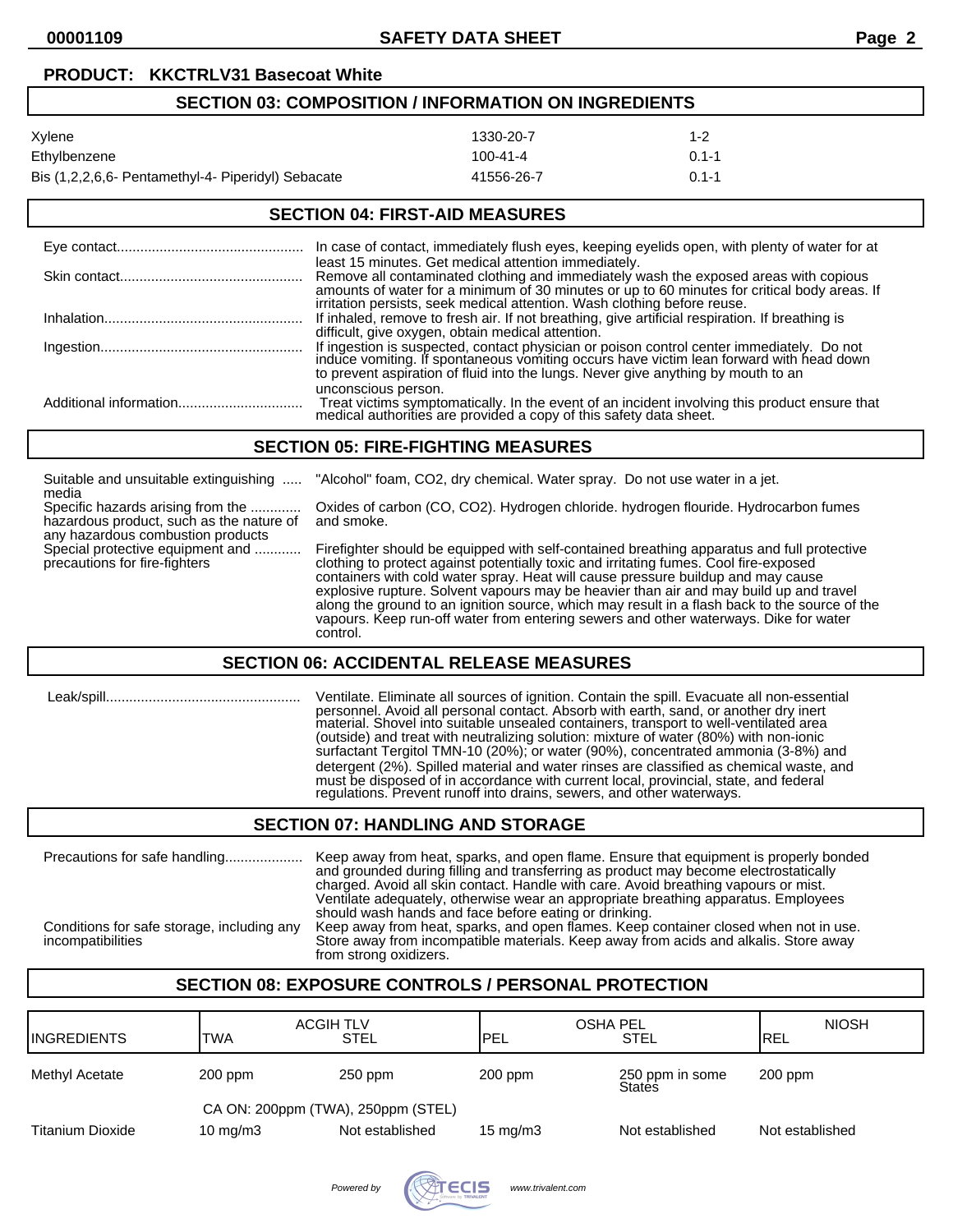# **SECTION 08: EXPOSURE CONTROLS / PERSONAL PROTECTION**

|                                                          |                       | <b>ACGIH TLV</b>                                                                                                                                                                                                                                                                                                                                                                                                                                                                                                                                       |                 | <b>OSHA PEL</b> | <b>NIOSH</b>              |
|----------------------------------------------------------|-----------------------|--------------------------------------------------------------------------------------------------------------------------------------------------------------------------------------------------------------------------------------------------------------------------------------------------------------------------------------------------------------------------------------------------------------------------------------------------------------------------------------------------------------------------------------------------------|-----------------|-----------------|---------------------------|
| <b>INGREDIENTS</b>                                       | TWA                   | <b>STEL</b>                                                                                                                                                                                                                                                                                                                                                                                                                                                                                                                                            | PEL             | <b>STEL</b>     | <b>REL</b>                |
|                                                          | CA ON: 10 mg/m3 (TWA) |                                                                                                                                                                                                                                                                                                                                                                                                                                                                                                                                                        |                 |                 |                           |
| 4-Chlorobenzotrifluoride                                 | Not established       | Not established                                                                                                                                                                                                                                                                                                                                                                                                                                                                                                                                        | Not established | Not established | Not established           |
| <b>Butyl Acetate</b>                                     | $150$ ppm             | $200$ ppm                                                                                                                                                                                                                                                                                                                                                                                                                                                                                                                                              | $150$ ppm       | 200 ppm vacated | 150 ppm - STEL 200<br>ppm |
|                                                          |                       | CA ON: 50ppm (TWA), 150 ppm (STEL)                                                                                                                                                                                                                                                                                                                                                                                                                                                                                                                     |                 |                 |                           |
| Xylene                                                   | 50 ppm                | $150$ ppm                                                                                                                                                                                                                                                                                                                                                                                                                                                                                                                                              | 100 ppm TWA     | Not established | Not established           |
| CA ON: 100ppm (TWA); 150ppm (STEL)                       |                       |                                                                                                                                                                                                                                                                                                                                                                                                                                                                                                                                                        |                 |                 |                           |
| Ethylbenzene                                             | $100$ ppm             | $125$ ppm                                                                                                                                                                                                                                                                                                                                                                                                                                                                                                                                              | $100$ ppm       | Not established | 100 ppm / STEL 125<br>ppm |
|                                                          | CA ON: 20ppm (TWA)    |                                                                                                                                                                                                                                                                                                                                                                                                                                                                                                                                                        |                 |                 |                           |
| Bis (1,2,2,6,6-<br>Pentamethyl-4- Piperidyl)<br>Sebacate | Not established       | Not established                                                                                                                                                                                                                                                                                                                                                                                                                                                                                                                                        | Not established | Not established | Not established           |
| Appropriate engineering controls                         |                       | Chemical safety goggles and full faceshield if a splash hazard exists.<br>Chemical resistant gloves.<br>Wear adequate protective clothes.<br>Safety boots per local regulations.<br>Local exhaust ventilation is recommended. Wear an appropriate, properly fitted respirator<br>when contaminant levels exceed the recommended exposure limits.<br>Emergency showers and eye wash stations should be available.<br>Local exhaust at points of emission. Ventilation system must be designed vapor and<br>explosion proof for handling solvent vapors. |                 |                 |                           |

# **SECTION 09: PHYSICAL AND CHEMICAL PROPERTIES**

| Appearance/Physical state                                                                                                                                                                                                                                    | Liquid.                                                                                                                                                                                                                                           |
|--------------------------------------------------------------------------------------------------------------------------------------------------------------------------------------------------------------------------------------------------------------|---------------------------------------------------------------------------------------------------------------------------------------------------------------------------------------------------------------------------------------------------|
|                                                                                                                                                                                                                                                              | White.                                                                                                                                                                                                                                            |
|                                                                                                                                                                                                                                                              | Characteristic odour. Naphthalenic.                                                                                                                                                                                                               |
| Odour threshold (ppm)                                                                                                                                                                                                                                        | Not available.                                                                                                                                                                                                                                    |
| Vapour pressure (mm Hg)                                                                                                                                                                                                                                      | No data.                                                                                                                                                                                                                                          |
| Initial boiling point / boiling range (deg C).<br>Flash point (deg C), method<br>Auto ignition temperature (deg C)<br>Upper flammable limit (% vol)<br>Lower flammable limit (% vol)<br>Partition coefficient — n-octanol/water<br>Decomposition temperature | $>1$ .<br>No data.<br>10.847 lbs/USG; 1.27.<br>No data.<br>No data.<br>>55 °C.<br>No data.<br>$-15.6^{\circ}$ C. (estimated).<br>$>$ 300. (estimate).<br>16.0.<br>0.9.<br>Not available.<br>61.92.<br>1.50 lbs/USG; 179.74 g/L.<br>Not available. |
|                                                                                                                                                                                                                                                              | 2100 cPs. #4 @ 20 RPM.                                                                                                                                                                                                                            |

#### **SECTION 10: STABILITY AND REACTIVITY**

|                                                                        | Stable at normal temperatures and press    |
|------------------------------------------------------------------------|--------------------------------------------|
|                                                                        | Avoid heat, sparks and flames.             |
| Conditions to avoid, including static<br>discharge, shock or vibration | Strong acids. Strong bases. Strong oxidize |
| Hazardous decomposition products                                       | Oxides of carbon (CO,CO2). Smoke.          |
| Possibility of hazardous reactions                                     | Hazardous polymerization will not occur.   |

mal temperatures and pressures. parks and flames. Strong bases. Strong oxidizers.

# **SECTION 11: TOXICOLOGICAL INFORMATION**

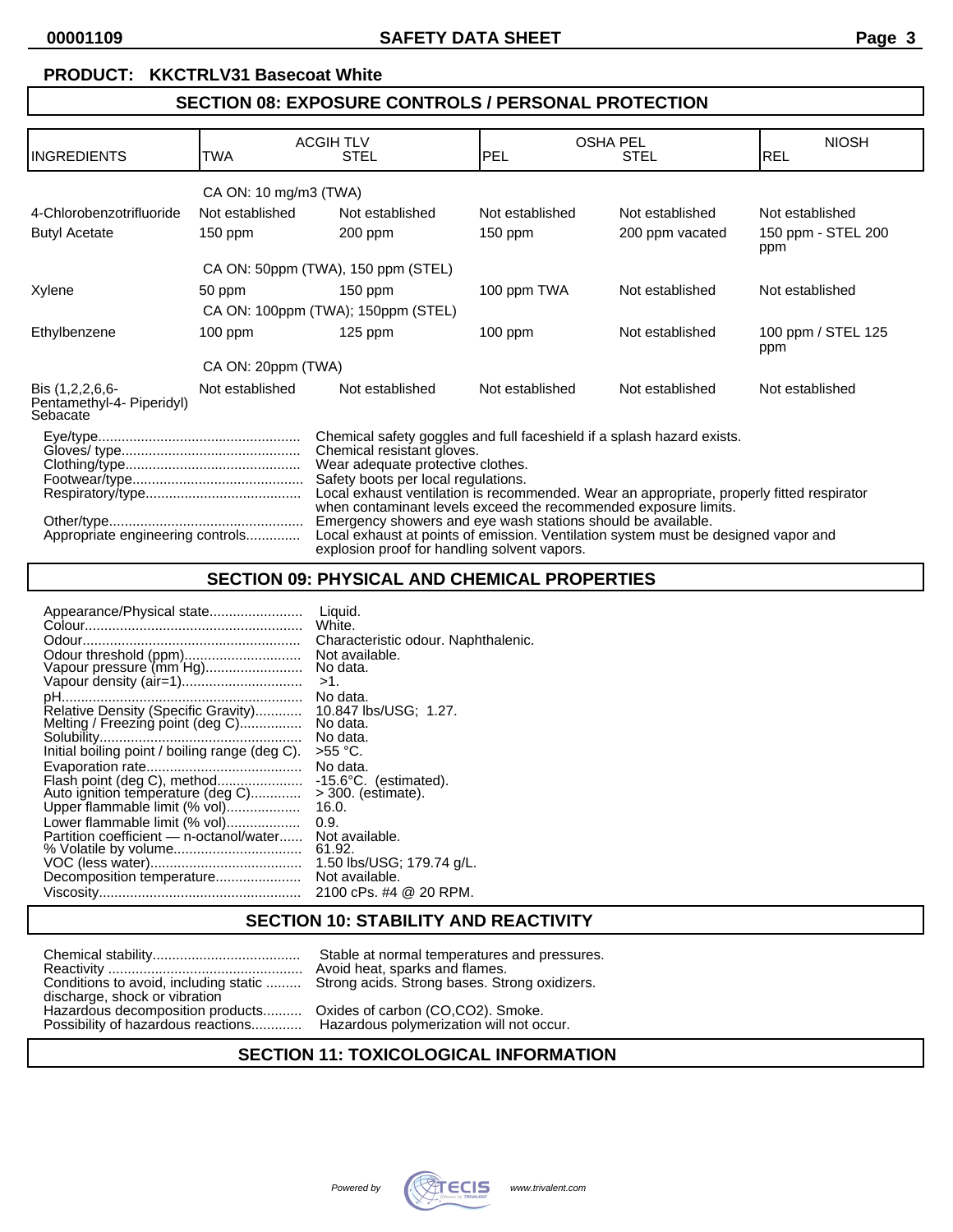## **SECTION 11: TOXICOLOGICAL INFORMATION**

| <b>INGREDIENTS</b>                                 |                                                                                                                                                                                                                                                                                                                                                                             | <b>LC50</b>                                                                                                                                                                      | LD50                                                          |  |
|----------------------------------------------------|-----------------------------------------------------------------------------------------------------------------------------------------------------------------------------------------------------------------------------------------------------------------------------------------------------------------------------------------------------------------------------|----------------------------------------------------------------------------------------------------------------------------------------------------------------------------------|---------------------------------------------------------------|--|
| Methyl Acetate                                     |                                                                                                                                                                                                                                                                                                                                                                             | $>49$ mg/L (4 hr) rat                                                                                                                                                            | 6482 mg/kg (oral rat);<br>>2,000 mg/kg (dermal rat)           |  |
| <b>Titanium Dioxide</b>                            |                                                                                                                                                                                                                                                                                                                                                                             | $>6.8$ mg/L $(4 \text{ hr})$                                                                                                                                                     | > 10,000 mg/kg (rat, oral) ><br>10,000 mg/kg (rabbit, dermal) |  |
| 4-Chlorobenzotrifluoride                           |                                                                                                                                                                                                                                                                                                                                                                             | 4479 ppm                                                                                                                                                                         | >6,800 mg/kg (rat oral);<br>>2,700 mg/kg (rabbit dermal)      |  |
| <b>Butyl Acetate</b>                               |                                                                                                                                                                                                                                                                                                                                                                             | 390 ppm (4 hr)                                                                                                                                                                   | 10768 mg/kg oral rat 17600 mg/kg<br>dermal rabbit             |  |
| Xylene                                             |                                                                                                                                                                                                                                                                                                                                                                             | 6350 ppm 4 hours rat                                                                                                                                                             | >3523 mg/kg rat oral                                          |  |
| Ethylbenzene                                       |                                                                                                                                                                                                                                                                                                                                                                             | No data                                                                                                                                                                          | 3,500 mg/kg rat oral<br>17,800 mg/kg rabbit dermal            |  |
| Bis (1,2,2,6,6- Pentamethyl-4- Piperidyl) Sebacate |                                                                                                                                                                                                                                                                                                                                                                             | Not Available                                                                                                                                                                    | 2369-3920 mg/kg (oral rat),<br>>2000 mg/kg (dermal rabbit)    |  |
|                                                    | Eye contact. Skin contact. Inhalation.<br>Inhalation of vapours or mist may cause drowsiness or dizziness. Can cause moderate<br>skin or eye irritation. Irritating to mucous membranes and upper respiratory tract. May<br>cause sensitization by skin contact.                                                                                                            |                                                                                                                                                                                  |                                                               |  |
| Effects of chronic exposure                        | May aggravate pre-existing skin and eye disorders. Prolonged or repeated exposure may<br>result in an allergic respiratory reaction in sensitive individuals. Breathing high<br>concentrations of vapour may cause anesthetic effects and serious health effects.<br>Intentional misuse by deliberately concentrating and inhaling this product may be harmful<br>or fatal. |                                                                                                                                                                                  |                                                               |  |
|                                                    | IARC has classified Titanium Dioxide as a group 2B carcinogen. Xylene has been listed by<br>IARC as a Group 3; not classifiable as to its carcinogenicity to humans. Ethylbenzene is<br>classified as an A3 known animal carcinogen.                                                                                                                                        |                                                                                                                                                                                  |                                                               |  |
|                                                    |                                                                                                                                                                                                                                                                                                                                                                             | High level exposure to Xylene in some animal studies have been reported to cause health<br>effects on the developing embryo/fetus. The relevance of this to humans is not known. |                                                               |  |
| Sensitizing capability of material                 | This product may cause skin sensitization.                                                                                                                                                                                                                                                                                                                                  |                                                                                                                                                                                  |                                                               |  |

# **SECTION 12: ECOLOGICAL INFORMATION**

Environmental........................................... Do not allow to enter waters, waste water or soil. Persistence and degradability...................

# **SECTION 13: DISPOSAL CONSIDERATIONS**

and methods of disposal, including any contaminated packaging

Information on safe handling for disposal . Dispose of waste in accordance with all applicable Federal, Provincial/State and local

#### **SECTION 14: TRANSPORT INFORMATION**

|                                                           | UN1263 - PAINT RELATED MATERIAL - Class 3 - Packing Group II - This product meets the Limited Quantity exemption when packaged in containers less than 5 liters. |
|-----------------------------------------------------------|------------------------------------------------------------------------------------------------------------------------------------------------------------------|
|                                                           | Refer to 49CRF 172.101 for additional non-bulk packaging requirements.                                                                                           |
| IATA Classification (Air)<br>IMDG Classification (Marine) | UN1263 - PAINT RELATED MATERIAL - Class 3 - Packing Group II.<br>UN1263 - PAINT RELATED MATERIAL - Class 3 - Packing Group II - EmS: F-E S-E.                    |
|                                                           | No.                                                                                                                                                              |
|                                                           | 2, 2014) - we certify that classification of this product is correct. .                                                                                          |

# **SECTION 15: REGULATORY INFORMATION**

|  | <b>SARA Title III</b><br>Section 302 - extremely hazardous<br>substances<br>Section 311/312 - hazard categories<br>EPA hazardous air pollutants (HAPS)  Ethylbenzene. Toluene. Xylene.<br>40CFR63 | Contains ingredient(s) not on the DSL.<br>Not determined.<br>This product is considered hazardous under the OSHA Hazard Communication Standard.<br>None.<br>Immediate health, delayed health, fire hazard.<br>Ethylbenzene. Xylene. |
|--|---------------------------------------------------------------------------------------------------------------------------------------------------------------------------------------------------|-------------------------------------------------------------------------------------------------------------------------------------------------------------------------------------------------------------------------------------|
|--|---------------------------------------------------------------------------------------------------------------------------------------------------------------------------------------------------|-------------------------------------------------------------------------------------------------------------------------------------------------------------------------------------------------------------------------------------|